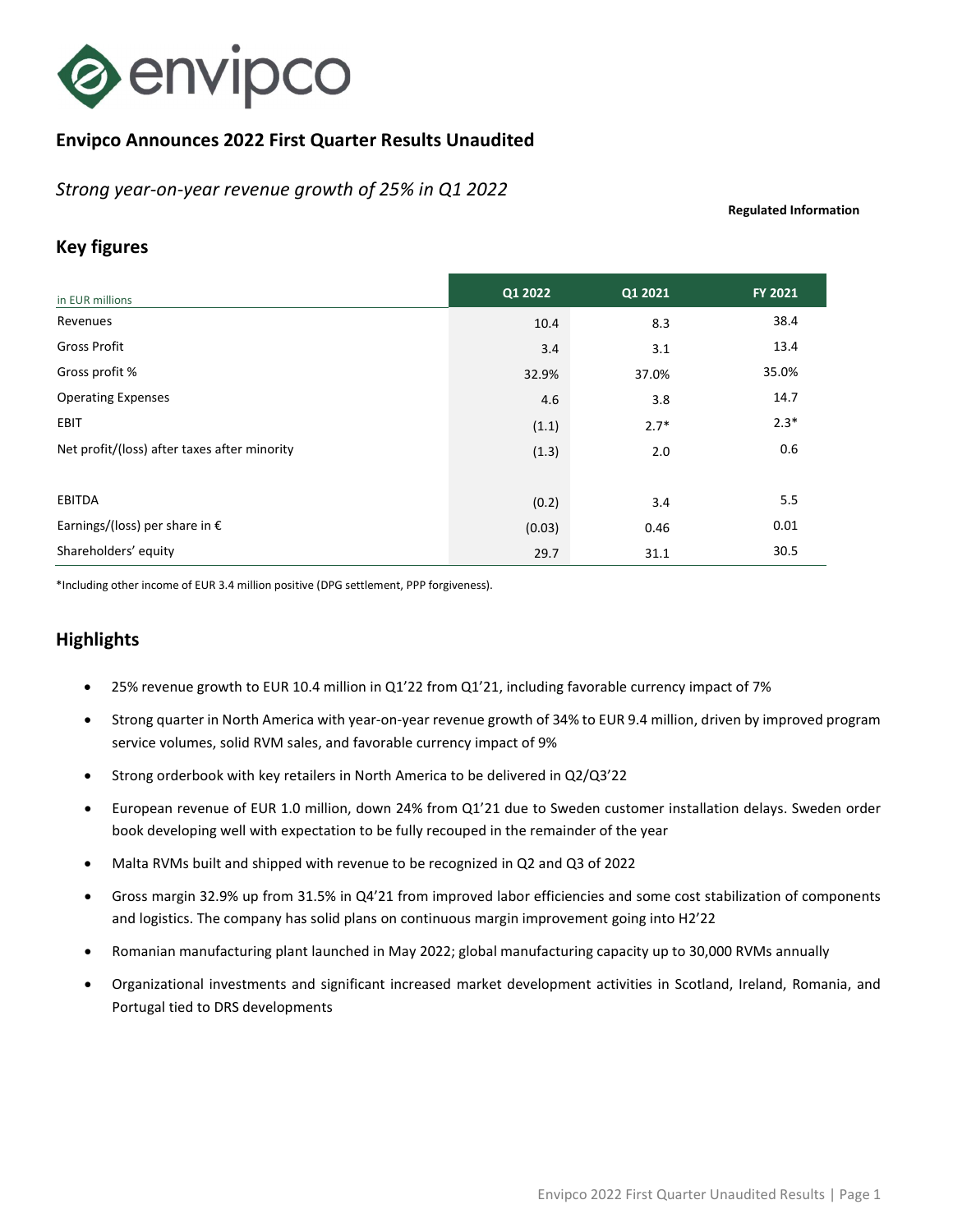## Comment of Simon Bolton, CEO Envipco

"Q1 was another strong revenue quarter and continues the growth trajectory of the company. While we are continuing to see the impact of supply chain challenges and logistical cost increases, we are countering these with pricing strategies and focused margin improvement projects. This is seen this Quarter with improved Gross Margins vs. Q4 2021. We are confident that we can manage these cost pressures over the medium term with continued focus from the team and ramping up our Romanian facility. We are experiencing significant progress within our targeted markets and wider activity both within the Europe and the US. With a strong outlook going into Q2, we remain optimistic about solid growth this year and setting a good foundation towards our long-term targets." – Simon Bolton, CEO

### **Outlook**

Envipco is continuously expanding and developing in new and existing markets as they mature and DRS schemes approach Go-Live. The company is well positioned for growth in the short and longer term. The company has built a strong orderbook for Q2'22, and significant revenue growth is expected. Shipments have already been sent to Malta, additional Quantum units are expected to be installed in Sweden, and new opportunities are materializing in new countries throughout Europe and in North America.

Gross margin improvement is a key focus area, particularly following the challenging market conditions and inflationary pressures seen in 2021. In the first quarter of 2022 the company focused on reducing temporary labor and began projects to optimize product cost. Cost of components and logistics are expected to normalize over time. Envipco is continuously managing product cost, improving price levels, and working to ensure a lean and profitable business with improved margins going forward.

The new Romanian facility will improve production capacity with local European presence, reducing manufacturing costs, simplifying supply chains, and lowering freight costs as the facility is ramped up. We are growing in North America, winning contracts with key national retailers, and positioning the company for expansion. The company is continuously investing in the global organization building the right capabilities to deliver on the exciting opportunities ahead.

We remain confident in our strategy, our investments, and our ability to deliver strong growth and execute on our long-term revenue and gross margin targets. We are excited to be creating a cleaner world for future generations through our recycling technology.

Please refer to our website www.envipco.com to download a full pdf version of our 2022 First Quarter Report.

#### For further information please contact:

Derk Visser, Group CFO Envipco Holding N.V. Telephone: +31 33 2851773

ENVIPCO HOLDING N.V. **Amersfoort, May 24, 2022** Board of Directors +31 33 285 1773 Van Asch van Wijckstraat 4 3811 LP Amersfoort www.envipco.com The Netherlands